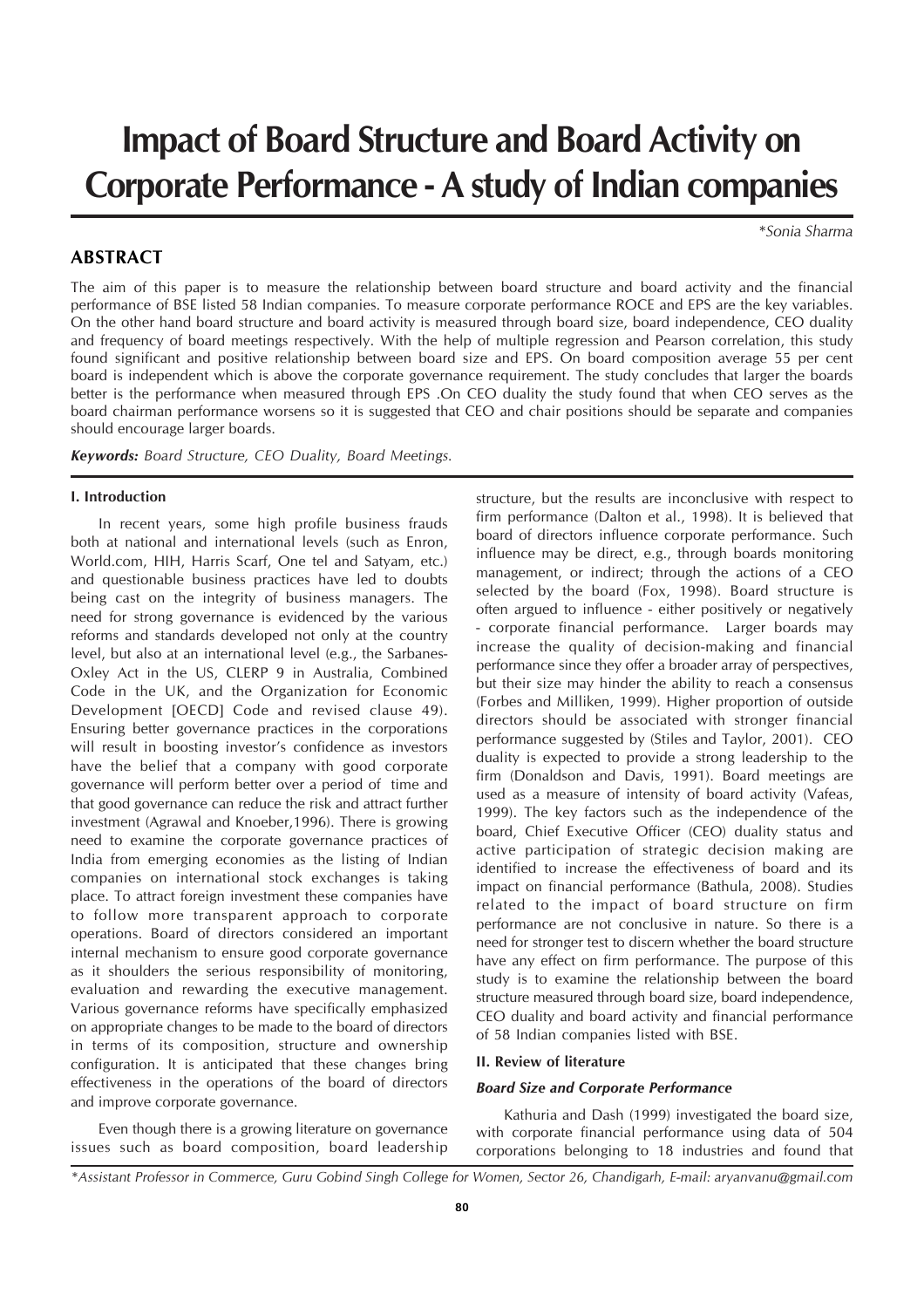the size of the board played an important role in influencing the financial performance of corporations. Same results were predicted by Kiel and Nicholson (2003), Bathula (2008), Sanda et al. (2005) and Jackling and Johl (2009). Even according to resource dependency theory larger boards are preferred due to wider pool of expertise and greater links with the outside world. On the other side it is considered larger boards bring coordination problems so smaller boards are preferable due to close interactions and debates. Ghosh (2006) observed that board size exerts a negative influence on corporate performance, irrespective of whether performance-based or market-based measure is considered. Garg (2007) established that the results were consistent with the theory that when boards get to be too big, agency problems increase. Juras and Hinson (2008) concluded that larger boards lead to a slowing of decision making, a tendency toward passivity that leads to adverse impact on performance. Connell and Cramer (2010) also found negative correlation between board size and firm performance. But Connelly and Limpaphayom (2004), Ma and Tian (2009) concluded that Board size does not have any relation with firm performance.

#### **Board Independence and Corporate Performance**

Board independence is considered an important instrument for increasing the firm performance. The revised clause 49 of the listing agreement states that a company is required to have an optimum combination of inside and outside directors. Pombo and Gutierrez (2011) investigated the relation of board structure through the appointments of outside directors on a sample of 335 firms. They found a positive relation between the ratios of outside directors with firm's return-on-assets. Kiel and Nicholson (2003) observed the proportion of outside directors has a significant correlation with the marketbased measure of performance, but no significant correlation with the accounting-based measure. Prasanna (2005) found no evidence to confirm the relationship between independent board and value maximization. Othman, et al. (2009) suggested that a company's performance does not depend on how much the directors received their compensation, but more on the number of directors in a board or the proportion of executive and non-executive directors in a board. Ponnu and Karthigeyan (2010) found the board composition has a negative relationship with Tobin's q implying that when there were more external board members, performance of the firm tends to be worse.

#### **CEO Duality and Corporate Performance**

CEO duality is the long debated issue in board studies. Duality refers to situations in which the Chief Executive Officer (CEO) position is combined with the Board Chair position. It is widely assumed that separating the role of chairman from chief executive would secure a board sufficient power to challenge CEO dominance. Chiang and Lin, (2011) investigated that, in companies with CEO duality, the company performance decreases because

independent directors were less able to exert their supervisory capacity under CEO duality. Uadiale (2010) showed a negative association between ROE and CEO duality. Jackling and Johl (2009) found that the CEO's powers have a detrimental effect on performance was not supported. But on the other side considerable benefits of CEO duality also suggested by some researchers like Bathula (2008) who found CEO duality was positively associated with firm performance.

#### **Board Meetings and Corporate Performance**

Board Meetings are used as a measure of intensity of board activity. The number of board meetings per year represents the depth of board involvement in monitoring. Ponnu and Karthigeyan (2010) found no relationship between the proportion of independent non executive directors, board size and the frequencies of meetings conducted and corporate performance.

A brief perusal of above studies suggests that voluminous research exists on this topic in both developed and developing economies, but the results are not conclusive. Moreover, in the same country different studies have produced conflicting results. So there is a need for stronger test to discern whether the board variables have any effect on firm performance.

#### **Objectives of the study**

- 1. To examine the impact of board size on corporate financial performance.
- 2. To examine the relationship between the number of independent directors and corporate financial performance.
- 3. To investigate the relationship between CEO duality and corporate financial performance.
- 4. To examine the effect of board meeting on corporate financial performance.

#### **Hypotheses of the study**

 $H_{01}$ : No significant relationship exists between board size and financial performance of Indian companies.

 $H<sub>02</sub>$ : No significant relationship exists between board independence and financial performance of Indian companies.

 $H_{03}$ : No significant relationship exists between CEO duality and financial performance of Indian companies.

 $H_{04}$ : No significant relationship exists between frequency of board meetings and financial performance of Indian companies.

#### **III. Research Methodology**

#### *Sample and Period of the Study*

To investigate the relationship between board structure and firm performance an initial sample of BSE-100 listed Indian companies during the year 2012 has been taken from CMIE-PROWESS database. Final sample includes 58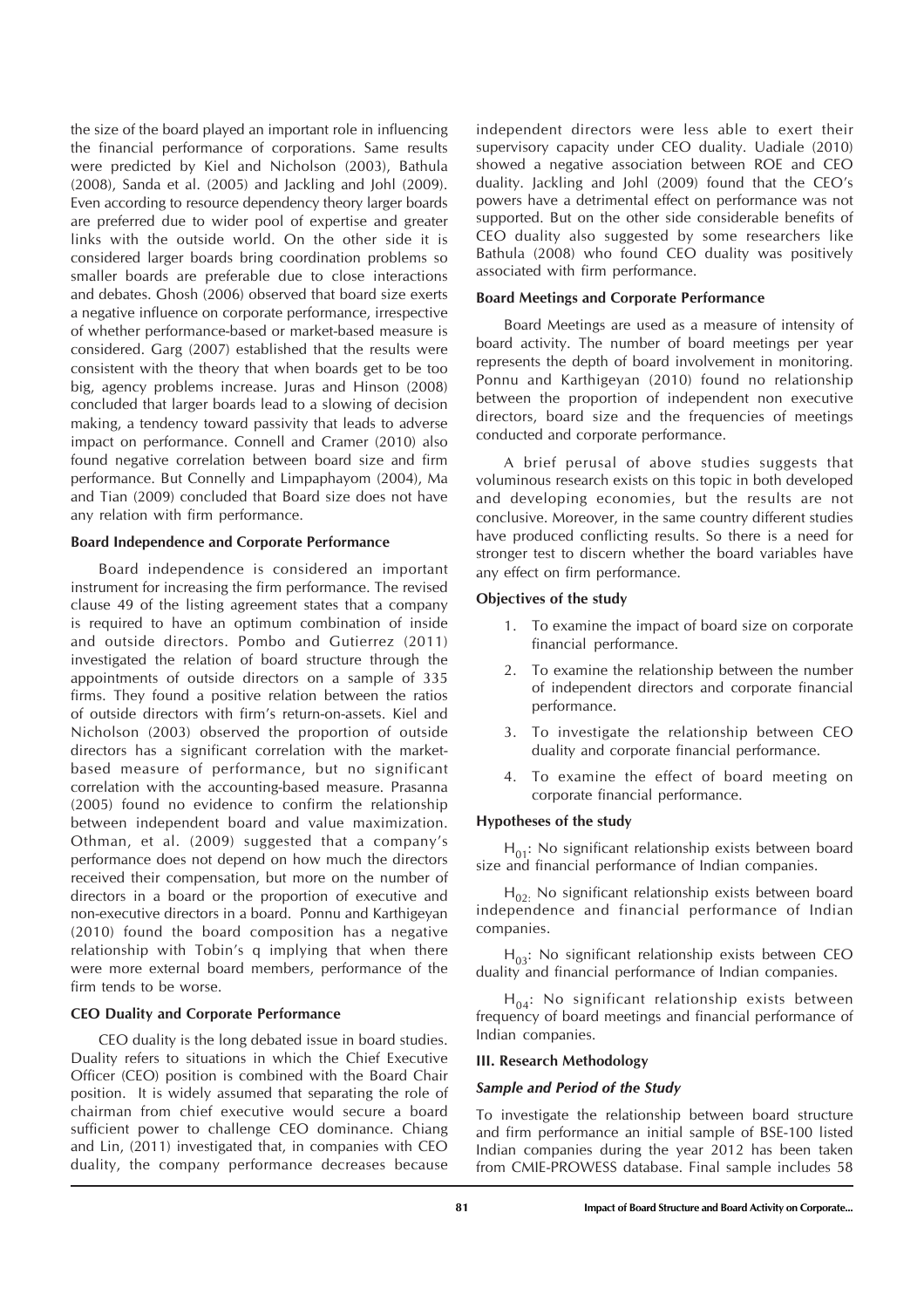companies after excluding financial and public sector units due to different regulatory environments. The companies with different financial years, the outliers and the companies for which the data is not available are also excluded from the sample.

#### **Sources of Data**

Secondary sources have been used for this study. The data regarding board variables has been taken from the corporate governance reports filed by sampled companies with BSE, Companies websites and CMIE-PROWESS database. Financial data regarding performance variables and control variables has been taken from prowess database. INDIAN BOARDS database maintained by prime group is also used to collect information regarding some board variables.

#### **Empirical model and Variable Definition**

Multiple linear regression analysis has been done to test the relationship between board structure and board activity and company performance. The dependent variables are company performance (measured by EPS and ROCE). The independent variables are board size, board independence, and board meeting frequency and whether CEO has board chair simultaneously. Control variables include the age of the firm and leverage. To find out the correlation between board variables and corporate performance, following model is created:

EPS =  $\alpha$  +  $\beta_1$  (BSIZE) +  $\beta_2$  (BIND) +  $\beta_3$  (CEODUA) +  $β_4$  (BMEET) +  $β_5$  (FIRMAGE) +  $β_6$  (LEVRATIO) + ε.....(1) ROCE =  $\alpha$  +  $\beta_1$  (BSIZE) +  $\beta_2$  (BIND) +  $\beta_3$  (CEODUA)+  $\beta_4$  (BMEET) +  $\beta_5$  (FIRMAGE) +  $\beta_6$  (LEVRATIO) + ε.....(2)

| Variable type      | Variable code  | <b>Measurement</b>                                           |  |  |  |  |
|--------------------|----------------|--------------------------------------------------------------|--|--|--|--|
| Board size         | <b>BSIZE</b>   | The total no. of directors on the board                      |  |  |  |  |
| Board independence | <b>BIND</b>    | Proportion of independent directors to total board size      |  |  |  |  |
| CEO duality        | <b>CEODUA</b>  | When CEO is also the board chair, it is defined I, or else 0 |  |  |  |  |
| Board meeting      | <b>BMEET</b>   | No. of times of meeting during the financial year            |  |  |  |  |
| Earnings per share | EPS            | Earnings per share during 2012                               |  |  |  |  |
| <b>ROCE</b>        | <b>ROCE</b>    | Profit after tax/Capital employed Ratio                      |  |  |  |  |
| Leverage ratio     | LEVRATIO       | Long term debt/shareholders funds ratio                      |  |  |  |  |
| Age of the firm    | <b>FIRMAGE</b> | Number of years of existence of company since incorporation. |  |  |  |  |

| Table I<br>Variable Definition |  |  |
|--------------------------------|--|--|
|                                |  |  |

| <b>Descriptive Statistics</b> |    |                |                |         |                       |  |  |  |
|-------------------------------|----|----------------|----------------|---------|-----------------------|--|--|--|
|                               | N  | Minimum        | <b>Maximum</b> | Mean    | <b>Std. Deviation</b> |  |  |  |
| <b>BSIZE</b>                  | 58 | 5              | 20             | 11.10   | 3.088                 |  |  |  |
| <b>BIND</b>                   | 58 | 36.36          | 80.00          | 55.8114 |                       |  |  |  |
| <b>CEODUA</b>                 | 58 | $\mathbf{0}$   |                | .21     | .409                  |  |  |  |
| <b>BMEET</b>                  | 58 | $\overline{4}$ | 10             | 5.66    | 1.596                 |  |  |  |
| LEVRATIO                      | 58 | .00            | 4.47           | .4645   | .68666                |  |  |  |
| <b>FIRMAGE</b>                | 58 | 5              | 105            | 40.16   | 25.222                |  |  |  |
| EPS                           | 58 | $-1.35$        | 147.50         | 29.5233 | 36.61216              |  |  |  |
| <b>ROCE</b>                   | 58 | $-3.65$        | 52.69          | 15.4524 | 13.88535              |  |  |  |

# **Table II**

*Source:* Secondary data for the year 2012

Table II shows the minimum board size is five with a maximum board size of twenty and on an average size are 11.10 on each firm's board of directors. Results showed that maximum of the companies have 10-12 directors on their boards. This suggests that the sample companies having larger boards. On board independence the study shows that minimum board independence is 36.36 per cent and maximum is 80 per cent and on average companies have about 55 per cent independent directors

on their boards which are consistent with the corporate governance guidelines. The revised clause 49 states that a company is required to have an optimum combination of inside and outside directors with not less than 50 per cent of boards consisting of outside directors where the chairman is the insider. The requirement for outside directors on the board is reduced to 30 per cent where the chairman is an outsider. Literature also suggested the higher proportion of outside directors associated with stronger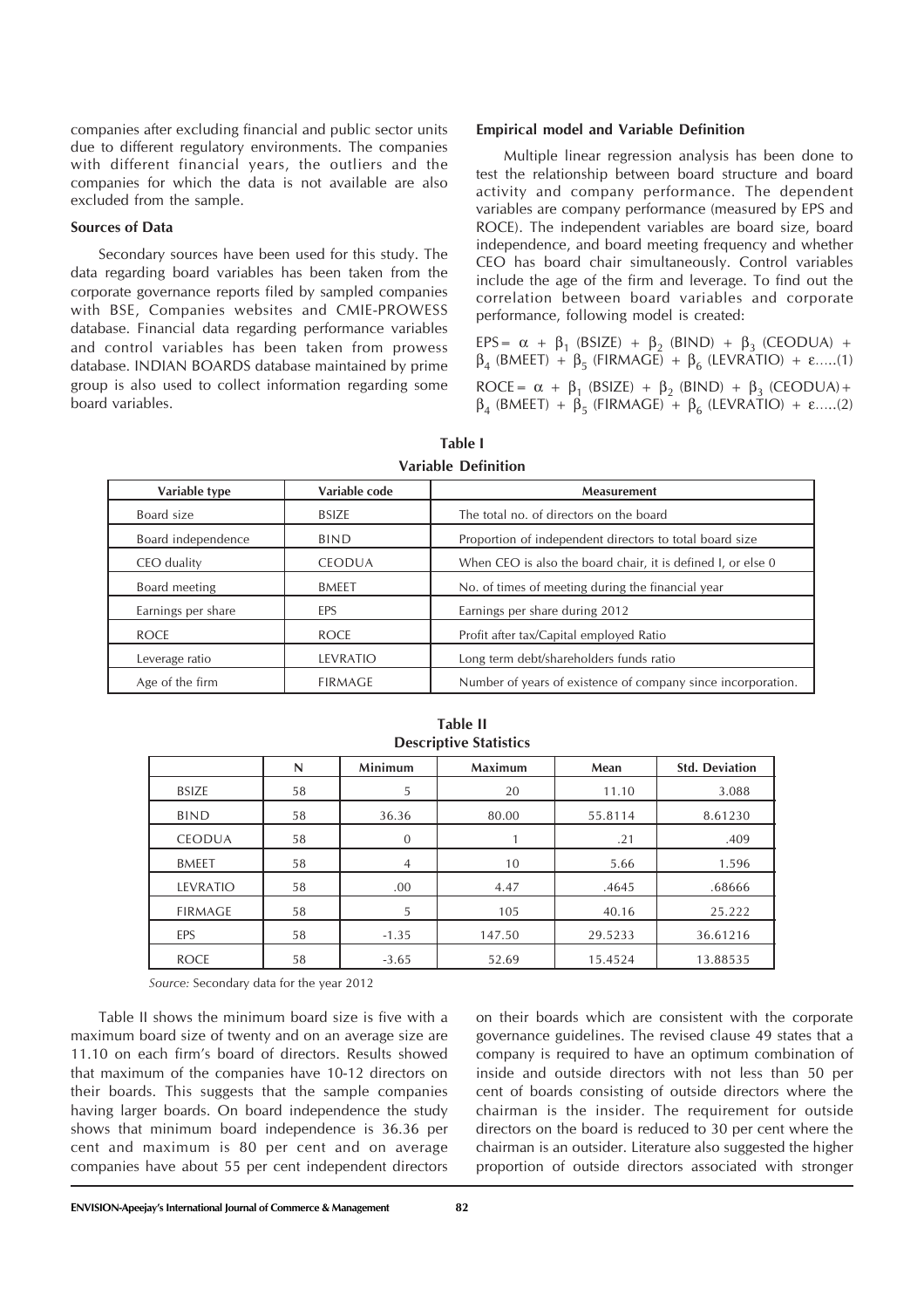financial performance (Stiles and Taylor, 2001). Focusing on leadership structure of the board, only 20 per cent companies have person with the dual role of chairman and CEO. In India managing director and CEO terms are used interchangeably. The results of the role separation between the chairman and CEO suggest that four-fifth of the companies are voluntarily complying with the suggestions for best practices as advocated by various corporate governance codes nationally and internationally. In terms of board activity, the sample companies hold

four to ten meetings in the financial year, with a mean and standard deviation of 5.66 and 1.596 respectively.

Turning to company performance variables the sample firms show wide variations in their Return on capital employed (minimum-3.65 and maximum 52.69 with an average of 15.45) and EPS (minimum-1.35 and maximum147.50 with an average of 29.52). The descriptive results also indicate that the firms in the sample are fairly mature as the mean age (from date of incorporation) is 40.16 and ranges between 5 and 105 years of operation.

|                |                     | <b>EPS</b>   | <b>ROCE</b>             |
|----------------|---------------------|--------------|-------------------------|
| EPS            | Pearson Correlation | $\mathbf{1}$ | $\mathbf{1}$            |
|                | Sig. (2-tailed)     |              |                         |
|                | $\mathbb N$         | 58           | 58                      |
| <b>BSIZE</b>   | Pearson Correlation | $.311(*)$    | .177                    |
|                | Sig. (2-tailed)     | .017         | .185                    |
|                | N                   | 58           | 58                      |
| <b>BIND</b>    | Pearson Correlation | .018         | .105                    |
|                | Sig. (2-tailed)     | .895         | .431                    |
|                | $\mathsf{N}$        | 58           | 58                      |
| <b>CEODUA</b>  | Pearson Correlation | $-160$       | .003                    |
|                | Sig. (2-tailed)     | .230         | .980                    |
|                | N                   | 58           | 58                      |
| <b>BMEET</b>   | Pearson Correlation | .162         | .195                    |
|                | Sig. (2-tailed)     | .224         | .142                    |
|                | N                   | 58           | 58                      |
| LEVRATIO       | Pearson Correlation | $-.220$      | $-.458$ <sup>**</sup> ) |
|                | Sig. (2-tailed)     | .097         | .000                    |
|                | N                   | 58           | 58                      |
| <b>FIRMAGE</b> | Pearson Correlation | .061         | $-.016$                 |
|                | Sig. (2-tailed)     | .647         | .907                    |
|                | $\mathsf N$         | 58           | 58                      |

**Table III Correlation Analysis**

\*correlation is significant at the 0.05 level (2-tailed).

\*\*Correlation is significant at the 0.01 level (2-tailed).

The Pearson correlations presented in Table III generally suggest that the board independence, board size, board meetings and CEO duality have positive, but not significant relationship with ROCE, but leverage ratio has an inverse

and significant relationship with ROCE. On the other hand board size is significantly related at (.017) and CEO duality is inversely related with EPS performance.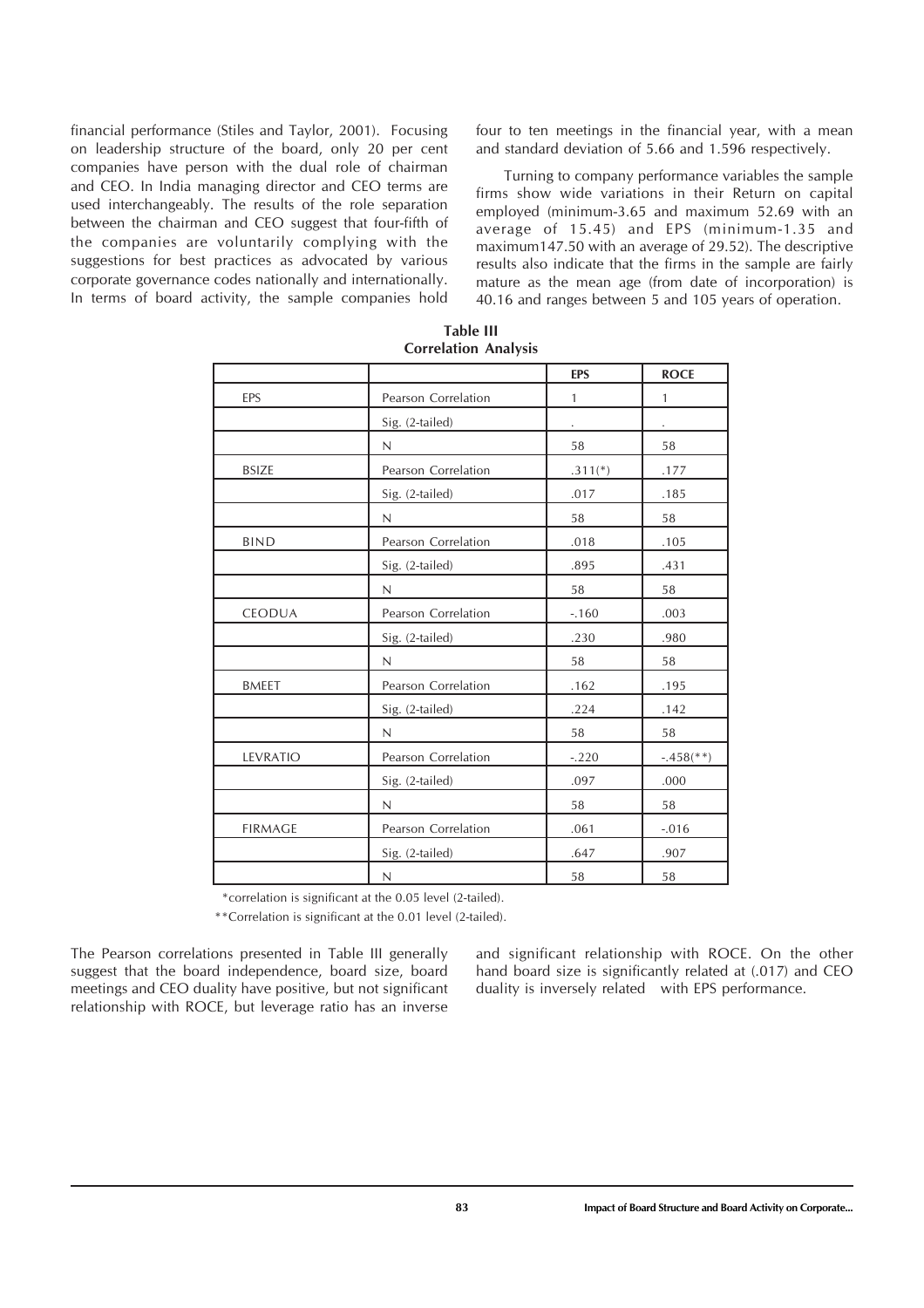| RUSI USSIOIT RUSUITS |                                |              |                              |            |      |                                |            |                              |          |      |
|----------------------|--------------------------------|--------------|------------------------------|------------|------|--------------------------------|------------|------------------------------|----------|------|
|                      |                                | Model 1(EPS) |                              |            |      | Model 2 (ROCE)                 |            |                              |          |      |
|                      | Unstandardized<br>Coefficients |              | Standardized<br>Coefficients | $\ddagger$ | Sig. | Unstandardized<br>Coefficients |            | Standardized<br>Coefficients |          | Sig. |
|                      | B                              | Std. Error   | Beta                         |            |      | B                              | Std. Error | Beta                         |          |      |
| (Constant)           | $-35.080$                      | 42.545       |                              | $-.825$    | .413 | $-8.063$                       | 15.112     |                              | $-.534$  | .596 |
| <b>BSIZE</b>         | 4.155                          | 1.567        | .350                         | 2.651      | .011 | .923                           | .557       | .205                         | 1.658    | .104 |
| <b>BIND</b>          | .374                           | .555         | .088                         | .673       | .504 | .226                           | .197       | .140                         | 1.145    | .258 |
| <b>CEODUA</b>        | $-16.701$                      | 11.691       | $-186$                       | $-1.428$   | .159 | .438                           | 4.153      | .013                         | .106     | .916 |
| <b>BMEET</b>         | 1.614                          | 3.365        | .070                         | .480       | .634 | 1.549                          | 1.195      | .178                         | 1.296    | .201 |
| LEVRATIO             | $-11.131$                      | 6.849        | $-.209$                      | $-1.625$   | .110 | $-9.060$                       | 2.433      | $-.448$                      | $-3.724$ | .000 |
| <b>FIRMAGE</b>       | $-.072$                        | .208         | $-.050$                      | $-.347$    | .730 | $-.099$                        | .074       | $-180$                       | $-1.339$ | .187 |
| r <sup>2</sup>       |                                |              | .195                         |            |      |                                |            | .294                         |          |      |
| $Adj-r^2$            | .100                           |              |                              | .211       |      |                                |            |                              |          |      |
| F                    | 2.055                          |              |                              | 3.534      |      |                                |            |                              |          |      |
| p value              | .075                           |              |                              | .005       |      |                                |            |                              |          |      |

**Table IV Regression Results**

**Source:** Secondary data for the year 2012

Table IV shows the regression results by controlling the two variables i.e. leverage ratio and firm age. The  $r^2$ value which indicates the explanatory power of the independent variables, is .294 for ROCE and .195 for EPS respectively. This means that 29.4 per cent of the variation in ROCE while 19.5 per cent of the variation in EPS is explained by the variation in independent variable. From the output analysis in table IV the ANOVA returns significant p-values of .005 and .075 for ROCE and EPS respectively. This shows that the explanatory variables are linearly related to corporate performance and the model seems to have some validity. Results show board size is significant at p-value<.10. Contrary to the studies of Yermack (1996), Juras and Hinson, (2008) this study shows that the large the size of the board the better the performance of the company measured in terms of EPS. These results are supported by the findings of prior studies such as Kathuria and Dash (1999), Kiel and Nicholson (2003), Bathula (2008), Sanda et'al (2005) and Jackling and Johl (2009). Nicholson and Kiel (2007) found that increasing the number of directors provides a larger pool of expertise and knowledge supporting the resource dependency theory, but this hypothesis is not supported by ROCE. The board independence has positive, but not significant impact when measured in terms of ROCE and EPS. The insignificant results on relationship of independent board and value maximization are similar to Prasanna (2005). The number of board meetings is unrelated to performance in both the measures. The insignificance of this finding may suggest that the board activity and performance may not be proven through frequency of board meetings, but to ensure the more participation of board. The coefficient for the variable leverage is negative

for both the measures. Relating to CEO duality the results of the study suggest that the one tier board is negatively related to EPS and that when a CEO doubles as the board chairman, EPS decreases. These results are consistent with the studies which have found that that dual board structure faces conflict of interest and agency problems. It is widely assumed that separating the role of chairman from chief executive would secure a board sufficient power to challenge CEO dominance. Chiang and Lin (2011) also found that with CEO duality, the company performance decreases because independent directors were less able to exert their supervisory capacity.

#### **IV. Findings and Conclusion**

In today's investment market investors invest in those companies which have better corporate governance mechanism to ensure getting good returns and board of directors considered an important internal mechanism to ensure good corporate governance as it shoulders the serious responsibility of monitoring and evaluation of the executive management. This study evaluates the impact of board structure and board activity on corporate financial performance in Indian companies. Results from the study indicate that there is strong positive association between board size and corporate financial performance. The study also reveals a negative relationship exists between CEO duality and EPS though not significant. Therefore, this study recommends that larger board size should be encouraged. On board composition it is found that average 55 per cent board is independent so it should be sustained and improved upon. The results of the role separation between the chairman and CEO suggest that four-fifth of the companies are voluntarily complying with the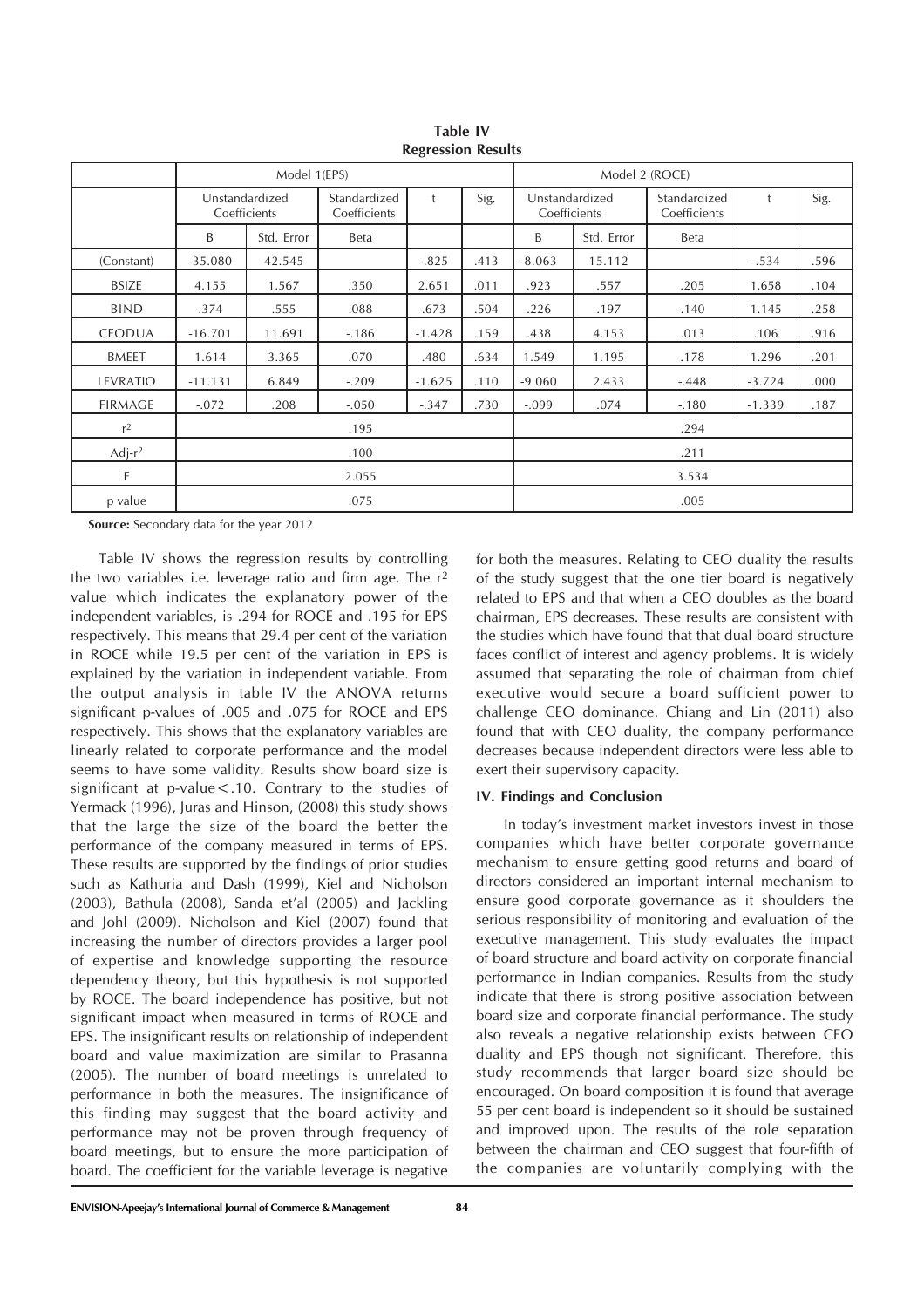suggestions for best practice as advocated by various corporate governance codes nationally and internationally. Furthermore, this study may be improved upon by extending the time period and adding more variables that may affect corporate financial performance.

#### **References :**

Agrawal, A.and Knoeber, C. R. (1996). Firm performance and mechanisms to control agency Problems between managers and shareholders. *Journal of Financial and Quantitative Analysis*, 31, 377-397.

Bathula, Hanoku (2008). *Board Characteristics and Firm Performance: Evidence from New Zealand,* (Doctoral Dissertation), Auckland University of Technology, New Zealand.

Chiang, Hsiang-Tsai and Lin, Mei-Chih (2011). Examining Board Composition and Firm performance. *The International Journal of Business and Finance Research*, 5(3), 15-27.

Clause 49 of the Listing Agreement downloaded from http://www.bseindia.com/whtsnew/Amendments\_List.asp

Connell, Vincent, O. and Cramer, Nicole (2010).The Relationship between Firm Performance and Board Characteristics in Ireland. *European Management Journal* 28, 387–399.

Connelly,J. Thomas and Limpaphayom, Piman (2004). Board Characteristics and Firm Performance: Evidence from the Life Insurance Industry in Thailand. *Chulalongkorn Journal of Economics*, 16(2), 101-124.

Dalton, D., Daily, C., Ellstrand, A. and Johnson, J. (1998) Meta Analytic Review of Board Composition, Leadership Structure and Financial Performance. *Strategic Management Journal*, 19, 269–290.

Donaldson, L. and Davis, J. H. (1991).Stewardship Theory or Agency Theory: CEO Governance and Shareholder Returns. *Australian Journal of Management*, 16(1), 49-64.

Forbes,D. & Milliken, F. (1999). Cognition and Corporate Governance: Understanding Board of Directors as Strategic Decision-making Groups. *Academy of Management Review*, 24, 489-505.

Fox, Mark A. (1998). Boards of Directors: The Influence of Board Size, Leadership and Composition on Corporate Financial Performance. *Commerce Division Discussion Paper No*. 45.

Garg, Ajay Kumar (2007). Influence of Board Size and Independence on Firm Performance: A Study of Indian Companies, *Vikalpa*, 32 (3), 39-60.

Ghosh, Saibal (2006). Do Characteristics affect Corporate Performance? Firm level Evidence for India, *Applied Economics Letters*, 13(7), 435-443.

Jackling, Beverley and Johl Shireenjit (2009). Board Structure and Firm Performance: Evidence from India's Top Companies. *Corporate Governance: An International Review*, 17(4), 492–509.

Juras, Paul E. and Hinson, Yvonne L. (2008). Examining the effect of Board Characteristics on Agency Costs and Selected Performance Measures in Banks. *Academy of Banking Studies Journal*, 7(2), 87-107.

Kathuria, Vinish and Dash, Shridhar (1999). Board Size and Corporate Financial Performance: An Investigation. *Vikalpa*, 24(3), 11-17.

Kiel, Geoff C. and Nicholson, Gavin J. (2003). Board Composition and Corporate Performance: How the Australian Experience Informs Contrasting Theories of Corporate Governance. *Corporate Governance: an International Review,* 11(3), 189-205.

Ma, S. and Tian, G. (2009). Board Composition, Board activity and Ownership Concentration, The Impact on Firm Performance, *Asian Finance Association Conference Brisbane: University of Queensland Business School*, 1-51.

Nicholson,GavinJ and Kiel,Geoffrey C. (2007). Can Directors Impact Performance? A Case Based Test of Three Theories of Corporate Governance. *Corporate Governance: An International Review*, 15(4),585-608.

Othman, Rohana, Ponirin, Halimi and Ghani, Erlane K. (2009). The effect of Board Structure on Shareholders' Wealth in Small Listed Companies in Malaysia. *Management Science and Engineering*,13 (4), 1-15.

Pombo, Carlos and Gutiérrez, Luis H. (2011). Outside Directors, Board Interlocks and Firm performance: Empirical Evidence from Colombian Business Groups, *Journal of Economics and Business*, 63, 251–277.

Prasanna, P. Krishna (2005). Corporate Governance – Independent Directors and Financial Performance: An Empirical Analysis. *Ninth Capital Markets Conference paper* downloaded from http://papers.ssrn.com/sol3/ papers.cfm?abstract\_id=877807

Ponnu, C. H. and Karthigeyan R. M. (2010). Board Independence and Corporate Performance: Evidence from Malaysia. *African Journal of Business Management*, 4(6), 858-868.

Sanda, Ahmadu U.,Garba, Tukur and Mikailu, Aminu S.(2005). Board Independency and Firm Financial Performance. *Paper presented at conference Economic Development in Africa*, University of Oxford

Stiles, P. and Taylor, B. (2001) Boards at Work – How Directors view their Roles and Responsibilities. *Oxford University Press*, Oxford.

Uadiale, Olayinka Marte (2010). The Impact of Board Structure on Corporate Financial Performance in Nigeria.